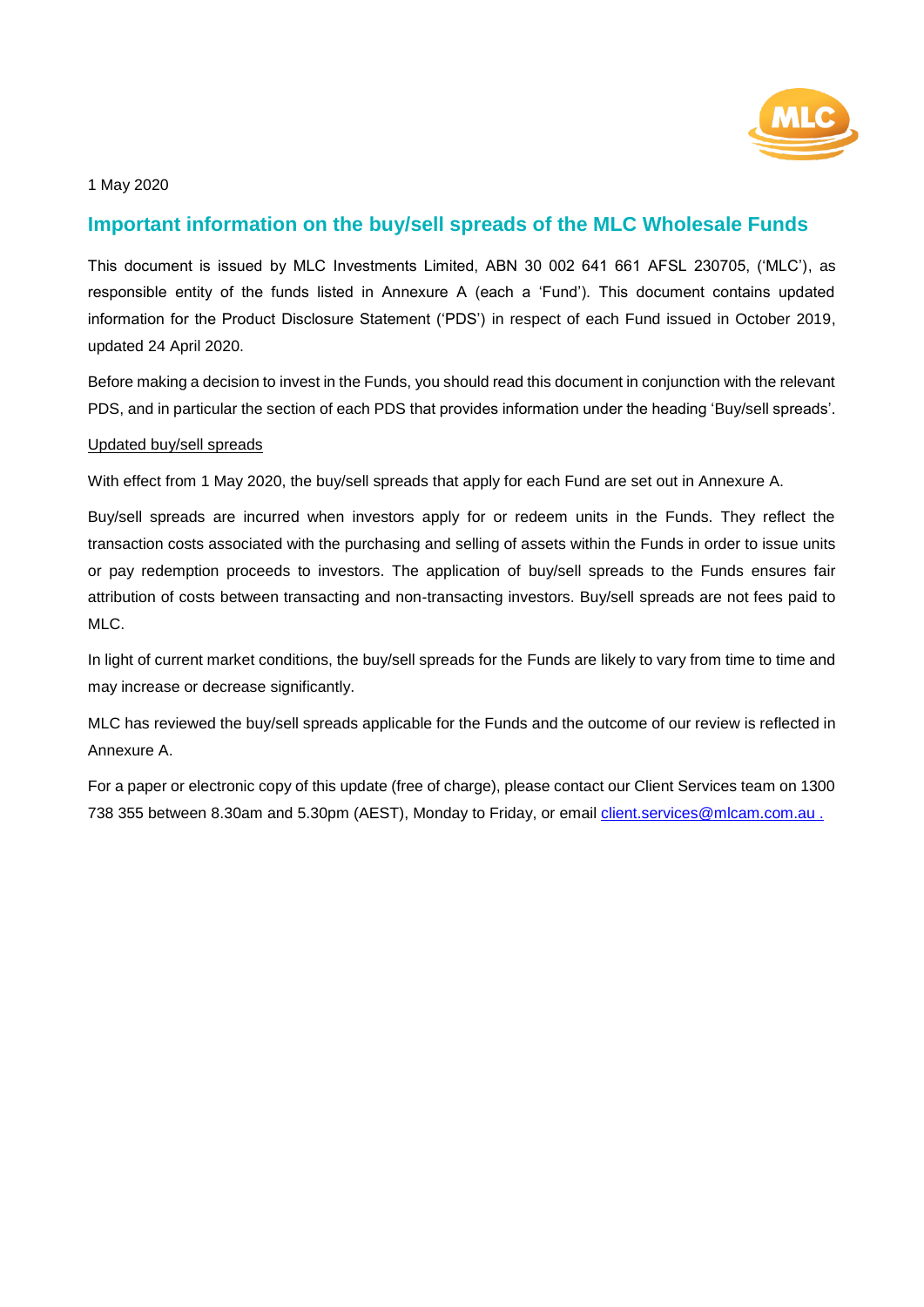#### **Annexure A**

## **MLC Inflation Plus Portfolios**

| <b>Portfolio</b>                                              | <b>Previous</b><br>buy/ sell spreads | <b>Effective 1 May 2020</b><br>buy/ sell spreads |
|---------------------------------------------------------------|--------------------------------------|--------------------------------------------------|
| MLC Wholesale Inflation Plus - Conservative<br>Portfolio      | $+0.05\%$ / $-0.25\%$                | $+0.05\%$ / $-0.25\%$                            |
| MLC Wholesale Inflation Plus - Moderate Portfolio             | $+0.05\%$ / $-0.25\%$                | $+0.05\%$ / $-0.25\%$                            |
| MLC Wholesale Inflation Plus - Assertive Portfolio<br>Class A | $+0.10\%$ / $-0.20\%$                | $+0.10\%$ / $-0.20\%$                            |
| MLC Wholesale Inflation Plus - Assertive Portfolio<br>Class B | $+0.10\%$ / $-0.20\%$                | $+0.10\%$ / $-0.20\%$                            |

#### **MLC Horizon Portfolios**

| <b>Portfolio</b>                                         | <b>Previous</b><br>buy/ sell spreads | <b>Effective 1 May 2020</b><br>buy/ sell spreads |
|----------------------------------------------------------|--------------------------------------|--------------------------------------------------|
| MLC Wholesale Horizon 1 Bond Portfolio                   | $+0.00\%$ / $-0.40\%$                | $+0.00\%$ / $-0.30\%$                            |
| MLC Wholesale Horizon 2 Income Portfolio                 | $+0.10\%$ / $-0.35\%$                | $+0.10\%$ / $-0.35\%$                            |
| MLC Wholesale Horizon 3 Conservative Growth<br>Portfolio | $+0.05\%$ / $-0.30\%$                | $+0.05\%$ / $-0.30\%$                            |
| MLC Wholesale Horizon 4 Balanced Portfolio               | $+0.10\%$ / $-0.30\%$                | $+0.10\%$ / $-0.25\%$                            |
| MLC Wholesale Horizon 5 Growth Portfolio                 | $+0.15\%$ / $-0.25\%$                | $+0.15\%$ / $-0.25\%$                            |
| MLC Wholesale Horizon 6 Share Portfolio                  | $+0.15\%$ / $-0.15\%$                | $+0.15\%$ / $-0.15\%$                            |
| MLC Wholesale Horizon 7 Accelerated Growth<br>Portfolio  | $+0.20\%$ / $-0.15\%$                | $+0.20\%$ / $-0.15\%$                            |

#### **MLC Wholesale Index Plus**

| <b>Portfolio</b>                                          | <b>Previous</b><br>buy/ sell spreads | <b>Effective 1 May 2020</b><br>buy/ sell spreads |
|-----------------------------------------------------------|--------------------------------------|--------------------------------------------------|
| MLC Wholesale Index Plus Conservative Growth<br>Portfolio | $+0.10\%$ / $-0.25\%$                | $+0.10\%$ / $-0.25\%$                            |
| MLC Wholesale Index Plus Balanced Portfolio               | $+0.10\%$ / $-0.30\%$                | $+0.10\%$ / $-0.25\%$                            |
| MLC Wholesale Index Plus Growth Portfolio                 | $+0.15\%$ / $-0.25\%$                | $+0.15\%$ / $-0.25\%$                            |